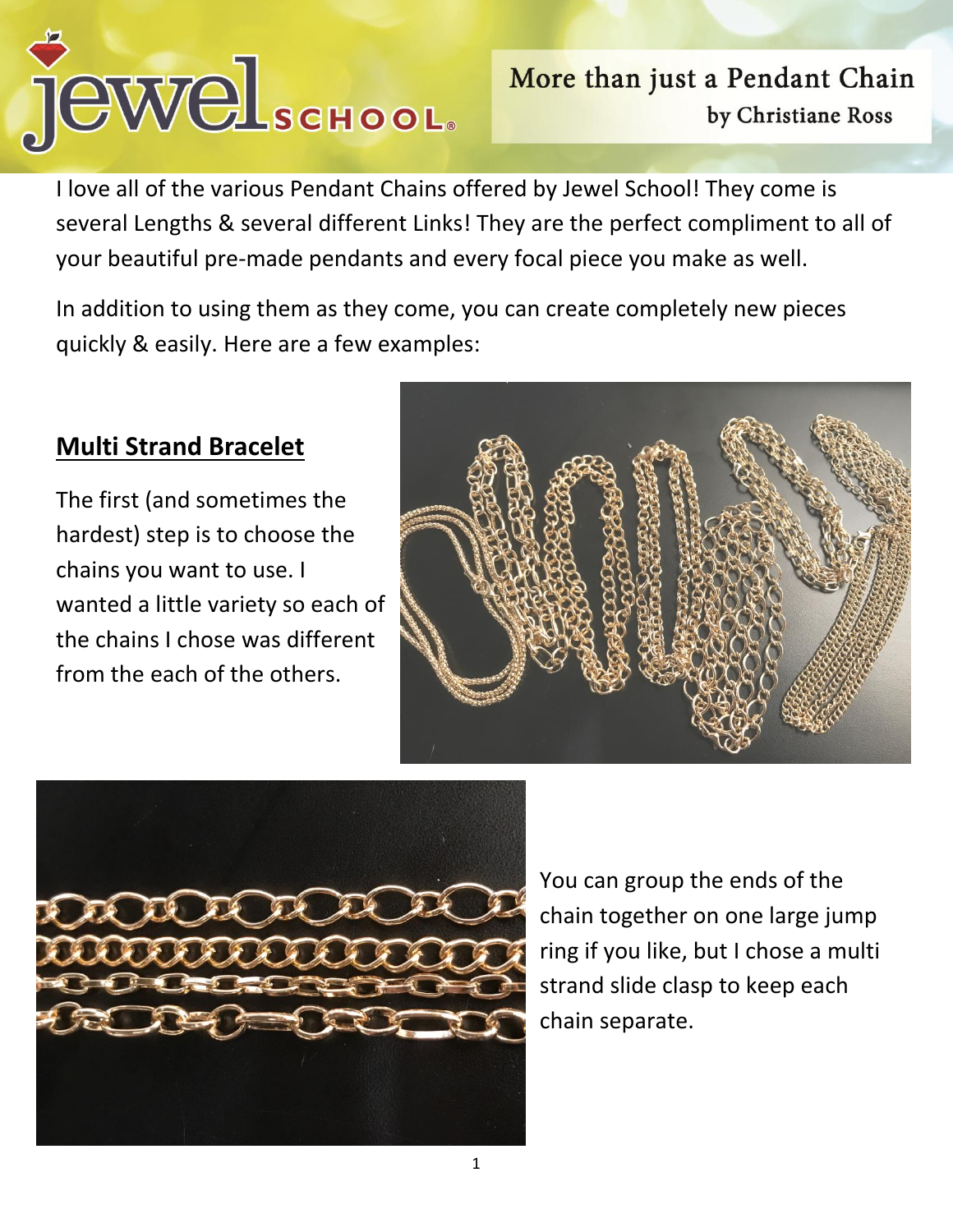Each of the chains I chose had 1 jump ring holding on the clasp and a  $2^{nd}$  jump ring at the end of the chain for the clasp to hold on to. I removed those jump rings and



used them to connect the chains to the clasp.

From the clasp, measure the length you need for the bracelet & either cut the chain or open the link.



Use the second jump ring to attach the chain to the opposite end of the clasp.



\*Make sure you align the chain to the correct clasp loop on each side.



Repeat for each of the other chains.





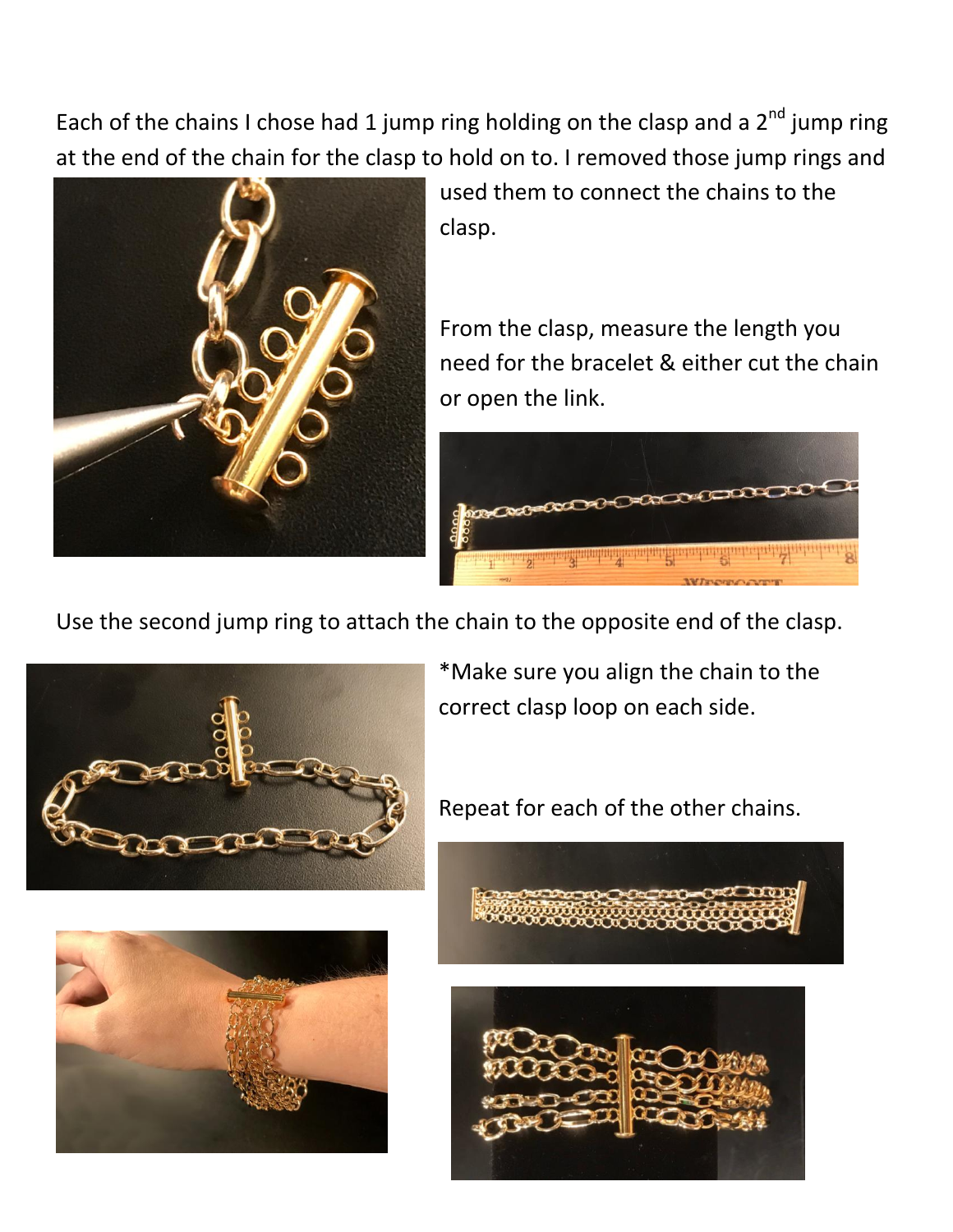## **Adding Beads to your Chain**

Adding beads to your chain is a great way to add color and texture to your designs. These oval mosaic beads spoke to me because they were large & flat-ish, perfect for a necklace. I'm using 22g Artistic wire. Roll over the end with round nose pliers, slide on a bead, bend the wire into a right angle at the other side of the bead. Next trim the wire aproximately half an inch from the bend and roll that side into a loop. Connect several beads together by opening the loop of one bead, adding a looped bead then closing the first loop.



Add these beaded segments to your chain by opening the link of the chain where you want to insert your beads, opening your beaded loop end and closing it around the end of the chain.